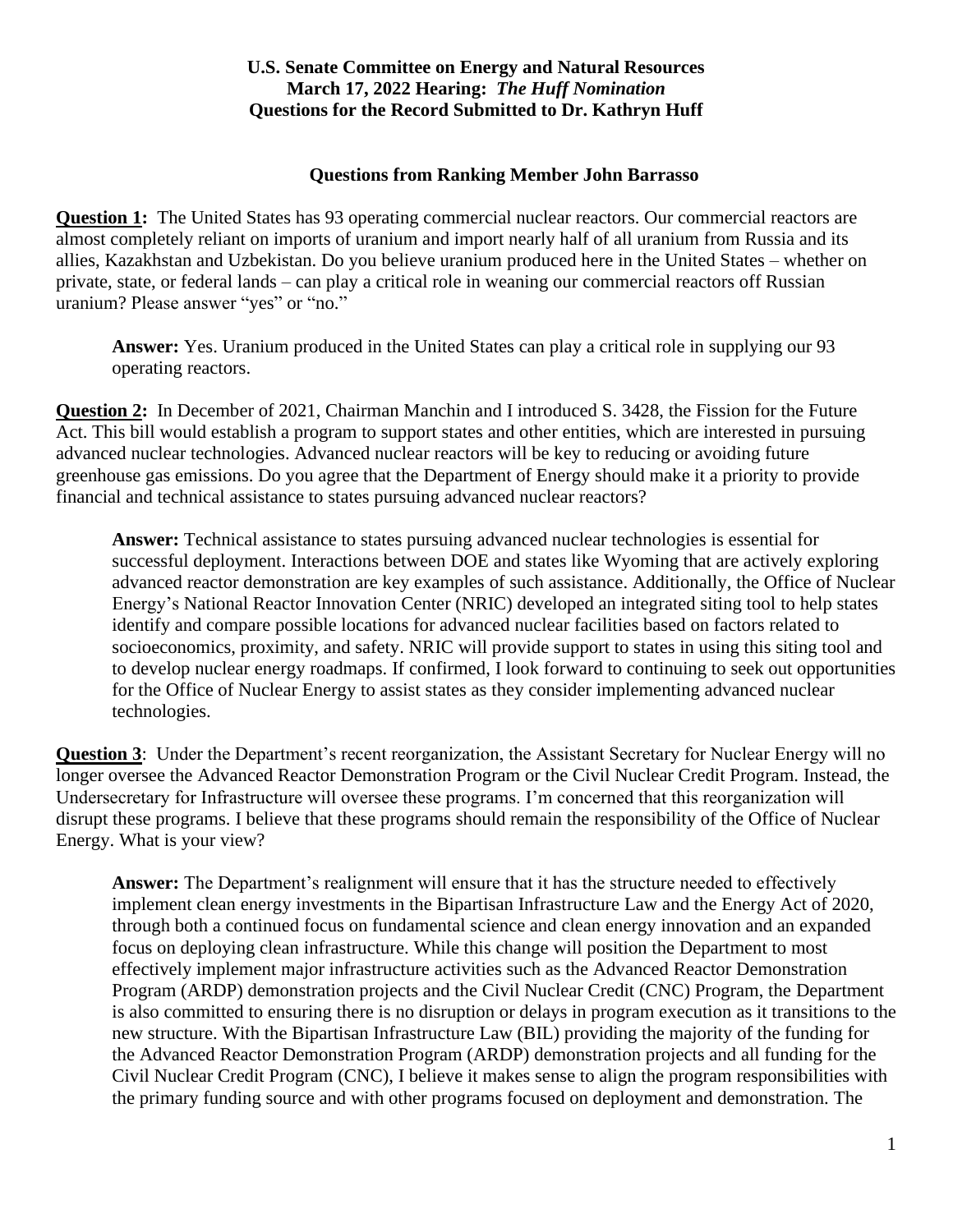Office of Clean Energy Demonstrations (OCED) portfolio of projects provides increased visibility and focus on nuclear technologies as a clean power source for the United States and the world.

I expect that unnecessary disruption of project management can be avoided by transferring the same management and oversight staff from the Office of Nuclear Energy (NE) to OCED and maintaining similar project management and oversight philosophies on these projects. The projects moving to OCED will benefit from the ability of OCED to improve program management and oversight capability by increasing staff with its increased program direction budget. In a broader sense, NE intends to stay actively engaged with OCED on the execution of both programs and provide technology development and policy support. For example, NE will provide specific expertise and value by working to assure an inventory of high-assay low-enriched uranium (HALEU) for ARDP fuel requirements and by providing support for review of CNC applications. NE will also contribute \$60 million appropriated in the FY2022 Omnibus Bill to ARDP projects. The CNC is a new program that is being established in the context of the BIL-aligned organization. If confirmed, I will make the successful transition of these projects a top priority to ensure they continue proceeding predictably along the project path that was initiated in NE.

**Question 4:** Nuclear energy policy in Europe varies from country to country. About a decade ago, Germany decided to shutter its nuclear power plants. After Russia's invasion of Ukraine, Germany is reconsidering that decision. France was also considering reducing its fleet of nuclear reactors, but just announced plans to build more. Nuclear power can play a critical role in helping Europe reduce its dependence on Russian gas. What can the United States do to encourage European nations to make additional investments in nuclear energy?

**Answer:** The United States can and should lead by example through domestic investments that keep our existing nuclear power plants open and deploy new nuclear reactor technologies as well as fuel cycle facilities. A strong domestic nuclear industry underpins our credibility globally and can enable the United States to engage effectively in international energy fora to communicate and reiterate the important role of U.S. nuclear energy technologies in meeting global energy demand.

Even before Russia's invasion of Ukraine, we were engaging heavily in central and eastern Europe, where multiple countries are interested in deploying both small and large U.S. reactor designs. The Office of Nuclear Energy has invested in a range of technical support to six countries in that region (these include Bulgaria, Czech Republic, Poland, Romania, Slovenia, and Ukraine). These activities have helped to develop relationships and advance strategic cooperation in the region, which have served as a foundation for commercial opportunities. Russia's invasion has underscored the importance of energy security and bolstered support for nuclear energy, not only in central and eastern Europe, but in a myriad other EU countries. Since the invasion, we have expanded our outreach to respond to a growing list of countries that are looking at nuclear energy to reduce their energy dependency on Russia and meet their domestic emission goals. Russia's reckless behavior has left a door open, and we have begun discussions with industry on how to present a comprehensive U.S. solution. If confirmed, I look forward to continuing to advance U.S. nuclear technologies in international markets in support of energy security for the U.S. and our allies. Doing so is critical to the U.S. nuclear industry and our shared national security.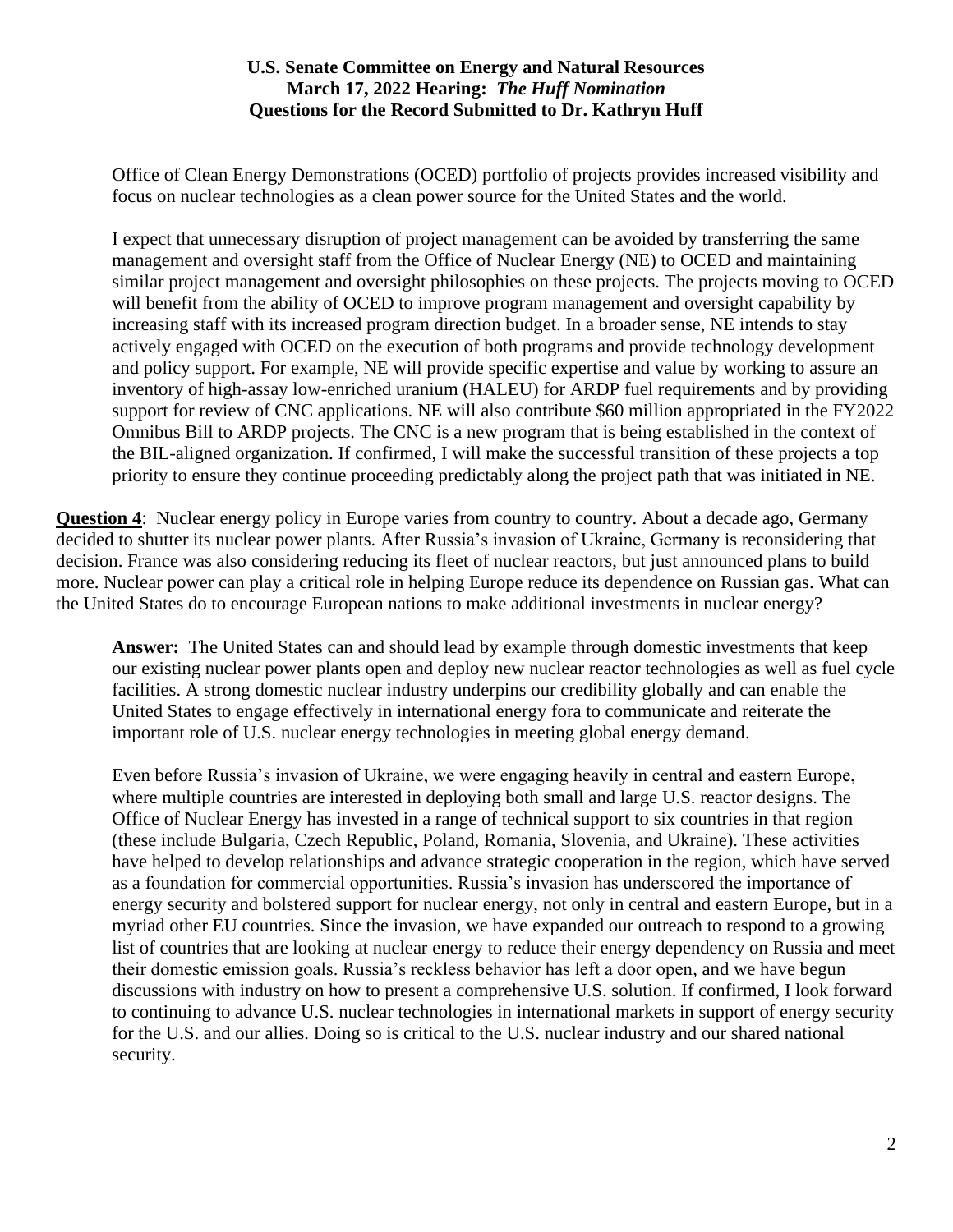**Question 5**: Our nation's commercial nuclear reactors were initially licensed to operate for 40 years. The Office of Nuclear Energy developed the technical basis to support extending these licenses from 40 years to 60 years. The Office has also supported efforts to extend these licenses from 60 years to 80 years. Do you believe there is a technical basis to support extending these licenses to 80 years?

**Answer:** Yes. Through coordination with the Electric Power Research Institute and the Nuclear Regulatory Commission, the Department's Light Water Reactor Sustainability (LWRS) program demonstrated there are no technical limitations for the existing fleet of nuclear reactors to operate at least to 80 years. The technical results from the LWRS Program provide data, methods, and technologies that are used to make informed decisions and take actions needed to ensure the continued safe operation of the existing U.S. LWR fleet.

**Question 6**: On March 16, 2022, the *Washington Free Beacon* published a story titled, "New Iran Agreement Would Let Russia Cash in on \$10 Billion Contract To Build Nuclear Sites." The article explains that "Russia's top state-controlled energy company, Rosatom, is set to cash in on a \$10 billion contract to build out one of Iran's most contested nuclear sites as part of concessions granted in the soon-to-be-announced nuclear agreement that will guarantee sanctions on both countries are lifted." How is such a concession to Rosatom consistent with our nation's goal to limit Russia's financial resources and its ability to fund its war on Ukraine?

**Answer:** I agree with the President that we must explore all tools to limit the ability for Russia's President Putin to continue funding his invasion of Ukraine. I do not have specific insight into this project, as this is outside the scope of the Office of Nuclear Energy. However, if confirmed, I would engage with my colleagues in the National Nuclear Security Administration and the Department of State on the matter, as appropriate.

**Question 7:** Without a fast neutron testing capability in the U.S., nuclear technology developers have had to rely on the Russian BOR-60 reactor for testing. Even before Russia's brutal assault on Ukraine, reliance on Russia for this important fuel and materials testing complicated our domestic nuclear technology development efforts. The Department's Versatile Test Reactor (VTR) project was intended to fill this gap, but has been zeroed out in the fiscal year 2022 appropriation. Is the VTR still a priority for the Office of Nuclear Energy?

**Answer**: Yes. Consistent with VTR authorization language in the *Energy Act of 2020*, I believe that establishing this critical nuclear energy research and development infrastructure is needed for long-term innovation and global U.S. leadership of advanced nuclear energy technology. If confirmed, I look forward to working with Congress to ensure adequate funding for this important program.

**Question 8:** During the hearing, you stated that you favored restarting a consent-based siting process for a permanent nuclear waste repository. You also cited international examples where a consent-based siting process has worked successfully. In contrast to most, if not all, European nations, the United States has a robust form of federalism, where power is divided between the federal government and state governments.

a) Why do you believe that a governor or legislature of a state will allow a local government to reach an agreement with the federal government to host a permanent repository within the state's borders?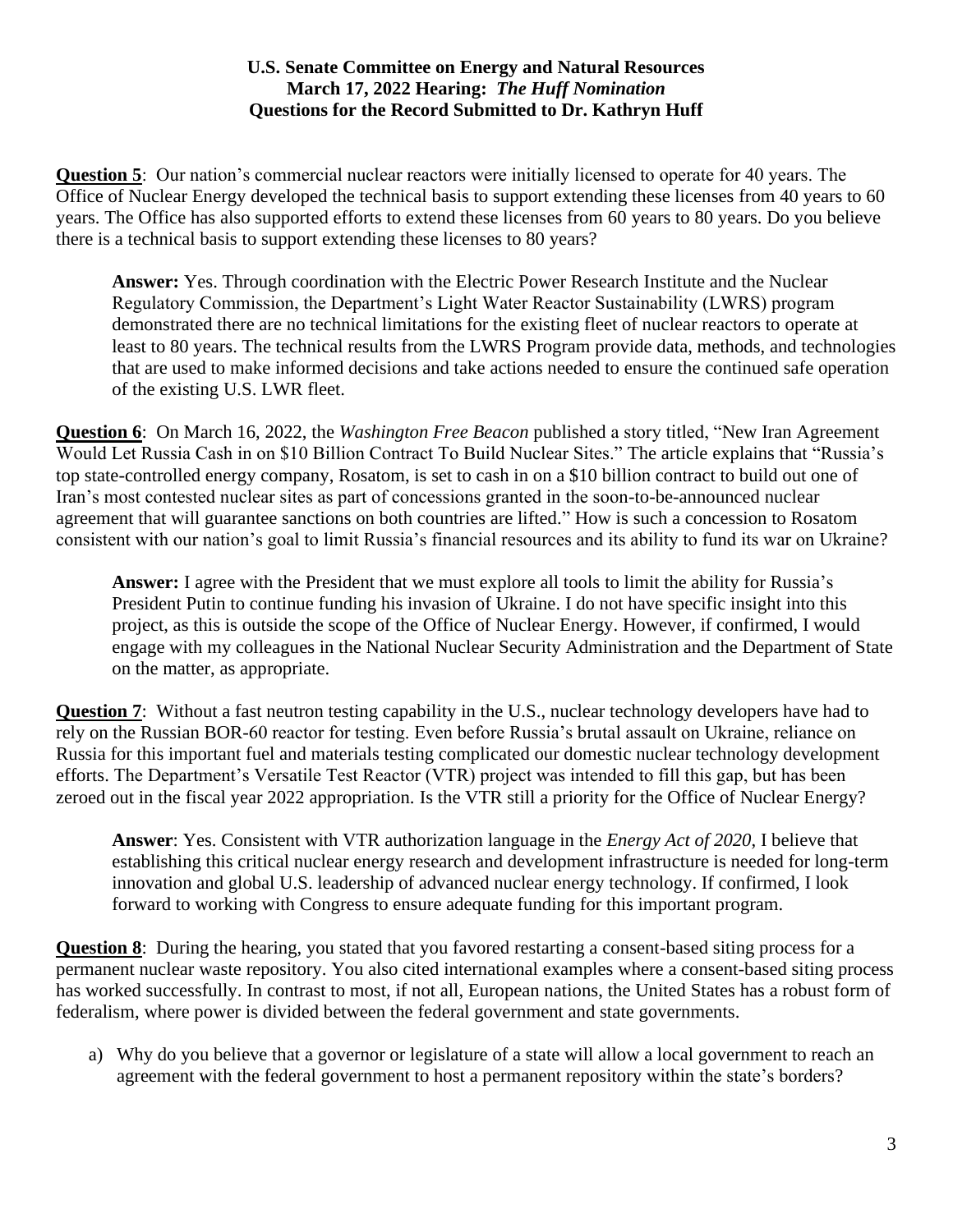**Answer:** I believe that any governor or legislature will ensure that a sustainable spent nuclear fuel project is safe, secure, and beneficial to their constituents. DOE's consent-based siting process will allow interested groups, communities, and governments at the state, tribal, and local levels to establish what benefits and compensations might be necessary to enable informed consent at all levels. . Any federal interim storage facility licensed by the Nuclear Regulatory Commission (NRC) will be a safe and secure source of jobs for any host state. The transportation of spent nuclear fuel, overseen by NRC and the Department of Transportation, will also be both safe and secure. A federal interim storage facility may also bring significant infrastructure improvements, educational opportunities, and other benefits to a state. If confirmed, I look forward to working with Congress to ensure adequate funding for this ongoing consent-based siting process.

b) Nye County supports the permanent repository at Yucca Mountain. Doesn't opposition at the state level to Yucca Mountain in Nevada and interim storage facilities in Texas and New Mexico indicate that a consent-based siting process is unlikely to succeed?

**Answer:** These examples indicate that a siting process without broad and informed consent from local, regional, state, and tribal levels is unlikely to succeed. This is especially the case if the public benefits of a facility are not commensurate with the burdens of the host state.

DOE's consent-based siting approach for a federal interim storage facility is different from these examples in important ways. DOE's process recognizes that U.S. states may be willing to take on responsibilities for national needs if those responsibilities are coupled with informed consent at all levels and if the public benefits of such a facility are commensurate with the costs. The success of this process will rely on leaders from all states and communities interested in a solution to the challenge. By serving as partners in this important national mission, leaders at the state and local levels will be contributing to the sustainability of clean energy technologies, helping to tackle climate change, and serving as important environmental stewards for the United States. Potential host communities and states will benefit from support, cooperation, and recognition by all other legislators and state leaders.

**Question 9**: In addition to our foreign adversaries, like Russia, DOE has also dumped uranium into the U.S. uranium market as a mean to offset the costs for environmental cleanup. For years, this practice of "uranium bartering" undercut the price of uranium and resulted in the cancellation of uranium projects and the loss of jobs in my home state of Wyoming and other states. The Government Accountability Office repeatedly found that DOE's actions violated federal law. Thankfully, Secretary Perry ended this practice. Can I have your assurance that, if confirmed, you will not support efforts to restart this practice of uranium bartering to offset the Office of Environmental Management's budget request? Please answer "yes" or "no."

**Answer:** Yes. If confirmed, I will not support efforts to restart uranium bartering to offset the Office of Environmental Management's budget request.

**Question 10:** Officials from the Office of Nuclear Energy have publicly stated that they plan to conduct a programmatic environmental impact statement (EIS) associated with the high-assay, low-enriched uranium (HALEU) program. These same officials have suggested a programmatic EIS could delay the execution of the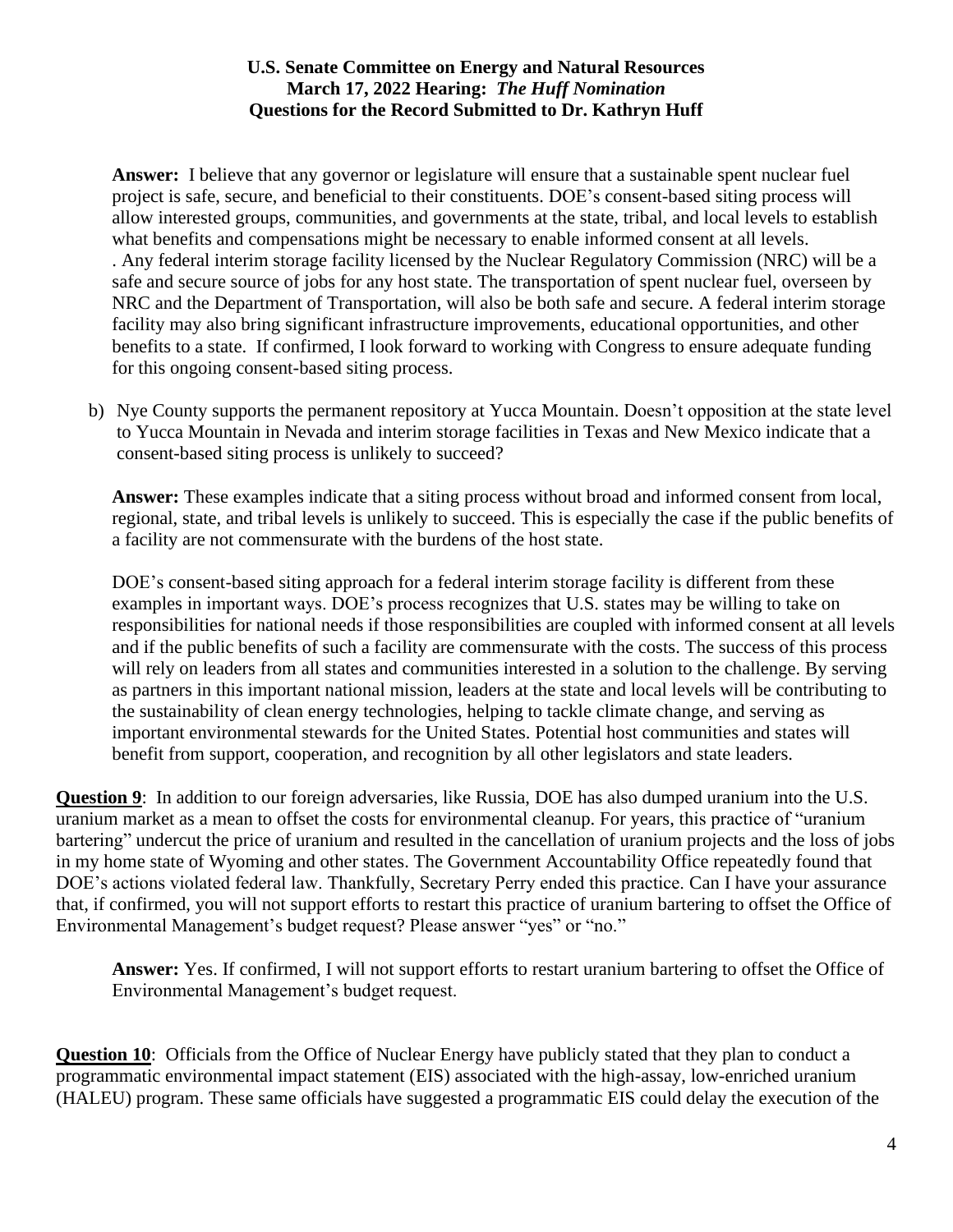HALEU program by a number of years. Many experts have questioned the need for the Department to conduct a programmatic EIS. These experts explain that it is the responsibility of the Nuclear Regulatory Commission to conduct an environmental assessment or an EIS as part of the licensing process for uranium production facilities. If confirmed, will you ensure that the Department does not conduct any unnecessary environmental assessments or EISs and thereby delay the availability of HALEU for America's advanced nuclear reactor developers?

**Answer:** As part of our approach to establishing the HALEU Availability Program, we are conducting a thorough analysis of existing licenses and environmental reviews related to different components of the program. Facilities related to nuclear activities such as mines, conversion facilities, transportation and storage facilities, enrichment plants, and fuel fabrication facilities all undergo rigorous licensing processes including completion of all required environmental analyses as required. The Department is reviewing existing coverage under the National Environmental Policy Act (NEPA) for planned activities under the HALEU Availability Program and plans to use this information to make a determination on the appropriate level of NEPA analysis required for the program. The review of existing coverage will be completed in the summer of 2022, and a DOE decision regarding the need for any additional NEPA analysis will be made promptly thereafter, in coordination with the Nuclear Regulatory Commission. If confirmed, I will work to ensure we are advancing HALEU supply needs as expeditiously as possible while fully complying with all regulatory requirements.

# **Questions from Senator James E. Risch**

**Question 1:** As we look across the world, more reactors are being built overseas than in the United States, and the Russians and Chinese are actively working to grow their nuclear exports capabilities for a variety of geopolitical motives. If confirmed, you will be the administration's chief advisor for civilian nuclear energy and owner of the Idaho National Lab, the DOE's lead lab for civilian nuclear energy.

a. How will you use your resources, including INL, to compete against Russia's aggressive nuclear export agenda and help the U.S. re-establish itself as a world leader on nuclear energy?

**Answer:** Most importantly, we must continue investing in our U.S. advanced reactor developers so they can develop and deploy new advanced reactor technologies for nations to leverage in both electric and non-electric applications. To underpin our credibility, we must lead by example through new builds domestically, which can be encouraged by directed investments, including leveraging the purchasing power of the federal government as an energy consumer. We will continue to leverage INL resources and other national labs to foster innovation, deploy new technologies, share testing capabilities, provide training for international partners, and support technical assistance programs. We must leverage U.S. funding of, and influence in, international organizations and multilateral fora, including the International Atomic Energy Agency, the Nuclear Energy Agency, and others, so that we can demonstrate our global leadership in advanced nuclear technologies. With leadership, we can shape the agenda to ensure the responsible deployment of nuclear power around the world and supplement our bilateral engagement with embarking countries. If confirmed, continuing to advance U.S. nuclear technologies abroad will be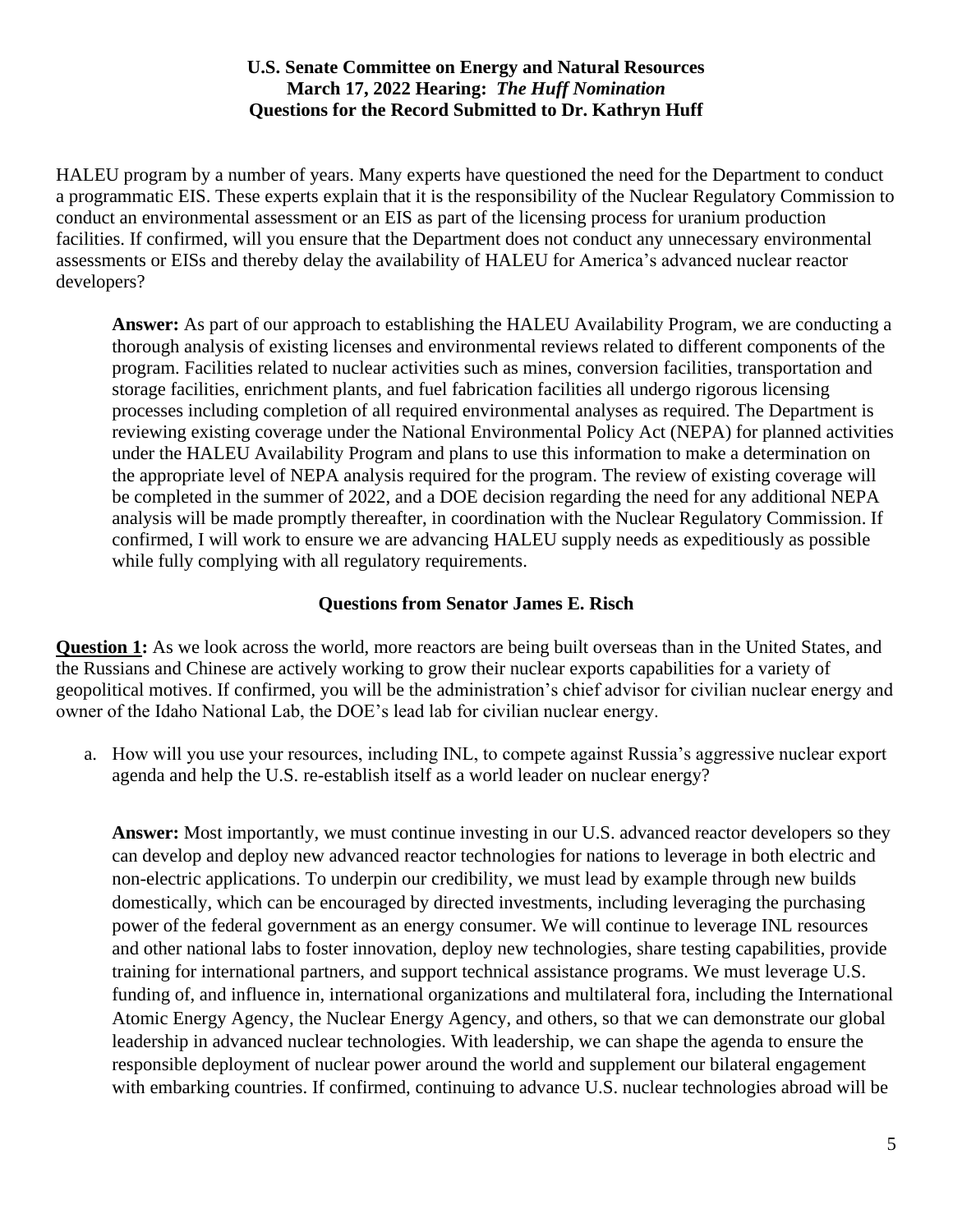one of my highest priorities given the benefits it provides to U.S. industry, economic activity, and our geopolitical influence and national security.

b. What does the United States need to do to regain global leadership in nuclear energy and how would you define "global leadership"?

Answer: Global leadership in nuclear energy is demonstrated by a strong international presence through exports of nuclear technologies, fuel cycle services, and norms. Ceding our global nuclear energy leadership narrows foreign policy options and erodes American international influence to set stringent nonproliferation, safety, and security standards globally. The United States must aim to be the most attractive partner for nations seeking to build or expand their nuclear energy sectors while maintaining our commitment to nuclear nonproliferation and security goals. To compete, the United States must leverage new and existing financial and policy mechanisms to support the deployment of U.S. nuclear energy technology in international markets, including early-stage financing and equity investments. If successful in this endeavor, the United States will once again be the clear global leader in nuclear energy.

Nuclear energy cooperation involves projects that can result in decadal partnerships and billions of dollars in economic activity. So, while U.S. technology is generally recognized as cutting edge, we must also enable the cooperative conditions conducive for export to partner nations. Team USA, a focused collaboration of DOE and partner U.S. government agencies with the goal to foster the export of U.S. nuclear technology, has made great strides, but these efforts have also demonstrated that much work remains. As we create new opportunities for U.S. exports, we must develop more financing options, funding, flexibilities, and capabilities to allow us to quickly provide the type of comprehensive support that our global customers seek. U.S. government and industry must work together to develop a strategy, which aligns strategic partnerships with market priorities. This targeted approach would maximize the use of our resources to expand U.S. nuclear energy technology's global footprint.

If confirmed, I look forward to advancing policy solutions that will leverage this critical moment for the United States to regain its global leadership position in the global nuclear energy market.

**Question 2:** What more can we do to compete globally and export U.S. nuclear energy technologies to displace Russian efforts to use energy as a means of control? I would think that this would include us increasing our efforts on global deployment of SMRs, advanced reactors, and nuclear fuels.

**Answer:** Recent events have demonstrated that Russia does not respect the obligations to nuclear safety, security, and safeguards corresponding with being a supplier of peaceful nuclear energy technologies. We have an important opportunity to promote the United States and our industry as a trusted, reliable, and responsible partner for reactor technologies, fuels, and operations and maintenance. We must expand our work with embarking countries to help them develop the indigenous capabilities required to pursue and support a responsible nuclear power program, so they can grow their energy independence. This includes providing, both bilaterally and through multilateral institutions like the International Atomic Energy Agency, nuclear infrastructure development support to develop the necessary legal,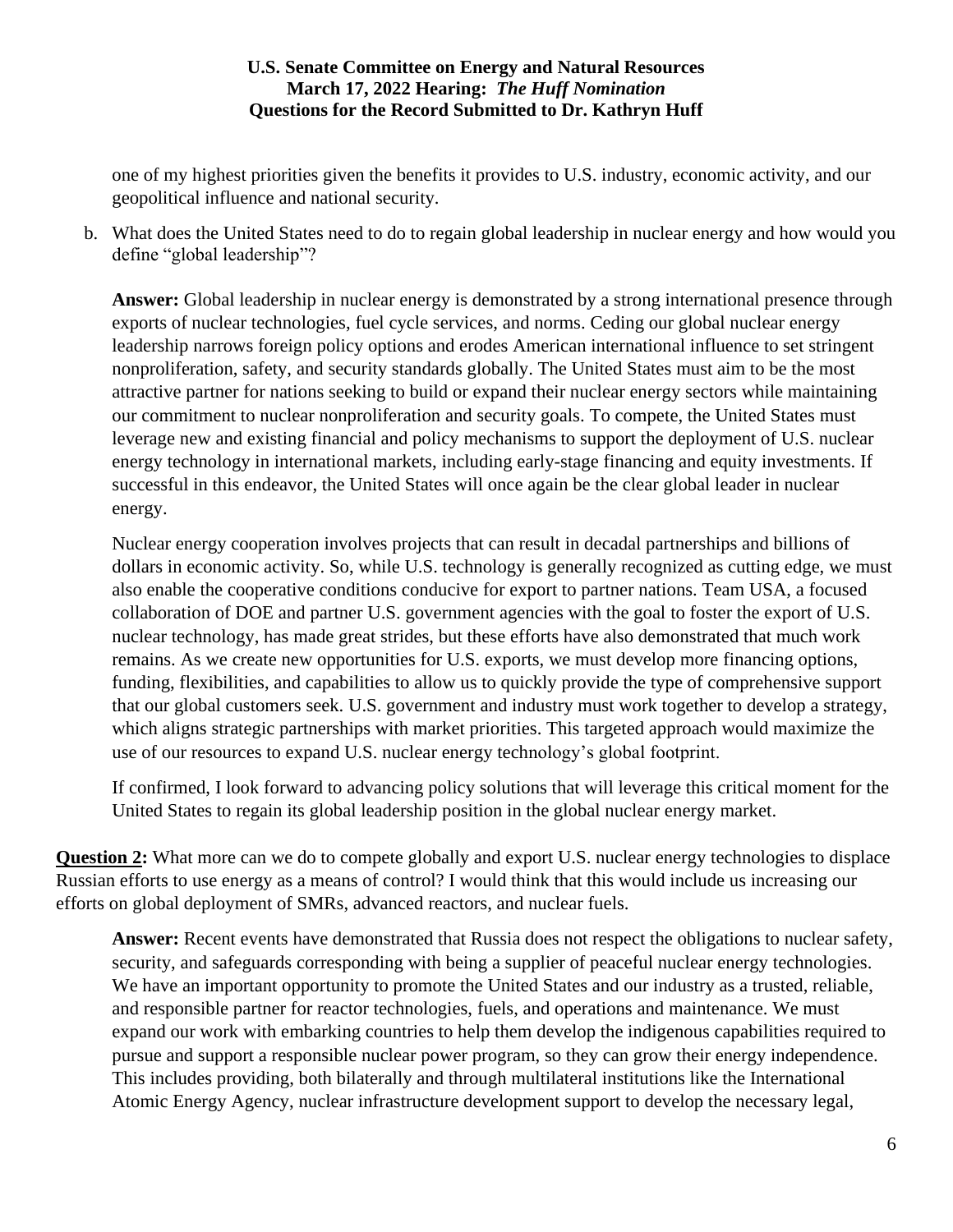regulatory frameworks, technical, and human resources. In the area of advanced reactors, including SMRs, we will continue to work with our partners to provide the best range of technology options to suit the needs of individual markets, be it electricity generation, distributed power, and/or decarbonization of their transportation and industrial sectors.

**Question 3:** Given the Russian aggression in Ukraine, it's clear we need to re-evaluate our foreign energy dependence, including our energy supply chains. For example, we need to be producing uranium here in America to support our current fleet and ensure we achieve our goals in demonstrating and deploying advanced reactors.

a. What other resources and capabilities have we been dependent upon Russian for, and should we be establishing these capabilities here in the U.S., like building a Versatile Test Reactor (VTR)?

**Answer:** Russia hosts the only commercially available fast test reactor in the world, which American companies have used for the testing of fuels and materials with fast neutrons. Russia is currently constructing its next fast test reactor. The United States lost this capability when EBR-II was shut down more than 25 years ago. We need a fast-spectrum testing infrastructure that is independent of Russia and China to support the deployment of U.S. advanced reactors. This capability was planned to be addressed by the Versatile Test Reactor (VTR) project for which Congress did not provide funding in fiscal year 2022. If confirmed, I look forward to working with Congress to ensure adequate funding for this important program.

**Question 4:** DOE has failed to meet its commitments as part of the Idaho Settlement Agreement. This has affected the enduring advanced nuclear energy mission envisioned for INL. What do you plan to do to decrease the liability related to legacy activities conducted by DOE?

**Answer:** The Department of Energy was compliant with the Idaho Settlement Agreement (ISA) until the end of 2012, when the Department was unable to treat the liquid sodium-bearing waste, and empty, clean, and close the tanks. The Department also fell out of compliance in 2018 by not meeting the milestone to have all transuranic waste removed from the State by the end of that year. Both of these non-compliance events were addressed in the November 2019 adjustment between the Department and the State of Idaho.

Looking ahead, the Department remains on track to complete the transfer of spent nuclear fuel from wetto-dry storage by the December 31, 2023, ISA deadline, having completed the Advanced Test Reactor portion of this milestone in February 2022. The Department and our contractors at Idaho have been collaborating to support spent nuclear fuel disposition and calcined high-level waste.

If confirmed, I look forward to advancing this important work and working closely with officials in the State of Idaho and the Idaho Congressional Delegation to meet the Department's obligations under the 1995 Settlement Agreement.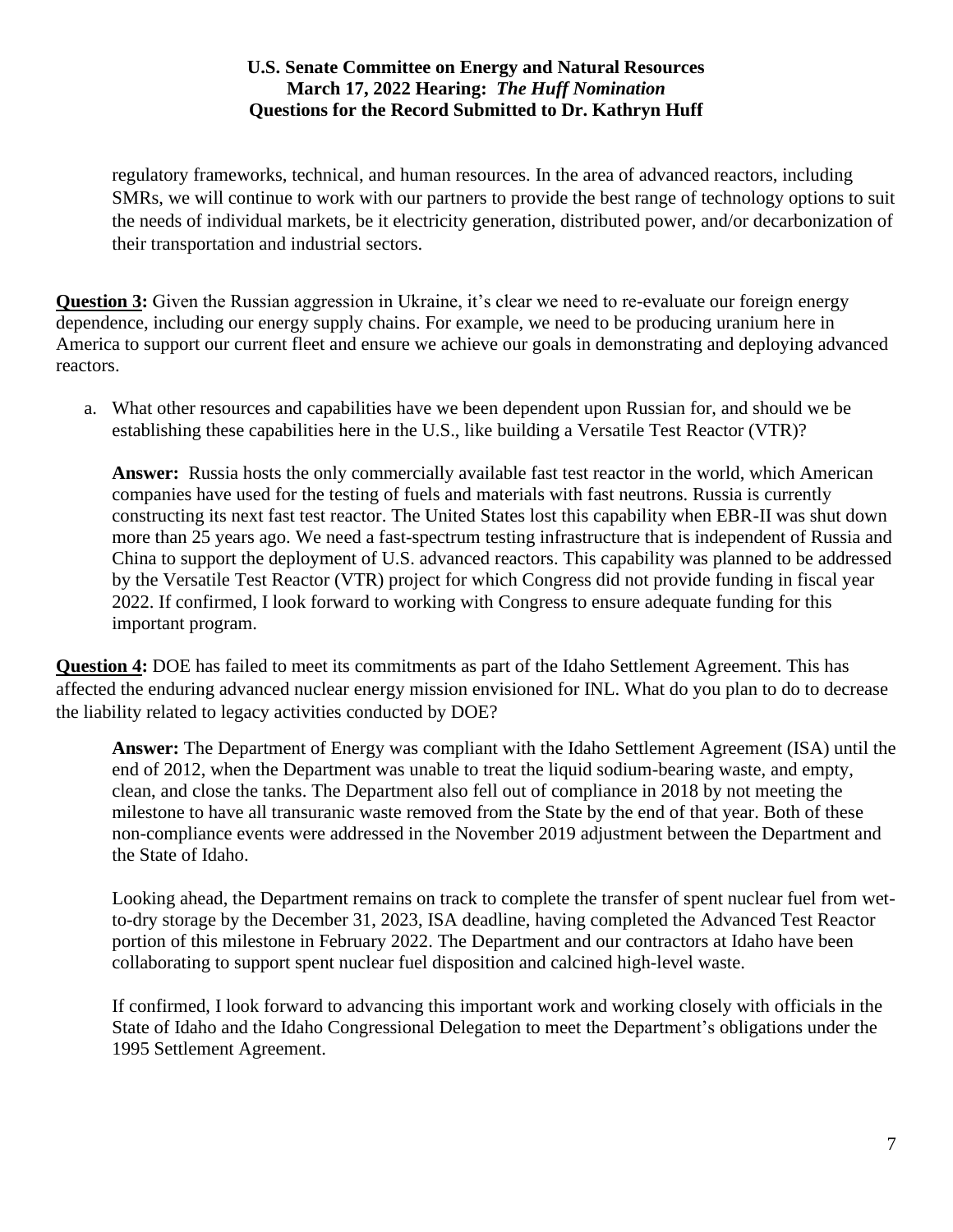**Question 5:** The U.S. nuclear industry is at a tipping point. We've seen premature closures at some reactors and we haven't built a new reactor in decades. However, there's been a lot of bipartisan support for nuclear energy in recent years and a renewed focus on building advanced reactors. The U.S. must show the world that we can develop and deploy new reactor technologies to achieve national goals.

a. Do you think ongoing efforts to develop advanced reactors is progressing at an appropriate speed, or do we need to be acting with more urgency?

**Answer**: The U.S. advanced reactor industry is making great progress in developing and demonstrating advanced reactor technologies to achieve our national goals. Through the Advanced Reactor Demonstration Program (ARDP), DOE is supporting two advanced reactor demonstrations that are on schedule to be licensed, built, and operated in the 2028 timeframe to meet goals established by Congress. Also, the Carbon Free Power Project (CFPP) is enabling the demonstration of light water small modular reactor (SMR) technology by 2029. In addition, several microreactor vendors are targeting demonstration of their technologies within this decade. Further, the ARDP Risk Reduction projects and the Advanced Reactor Concepts – 20 (ARC-20) projects are supporting activities to resolve technical, operational, and regulatory challenges to enable potential future demonstration of a diverse set of advanced reactor designs. Through the combination of these projects, the U.S. is well poised to demonstrate advanced reactors on a timeline that maximizes the impact of our domestic designs on future energy markets. If confirmed, I look forward to continuing to advance progress of the development, licensing, and construction of these important reactor technologies so they can help meet our climate change goals and advance U.S. geopolitical influence.

b. Is there more Congress or the administration should be doing to get these reactors built?

**Answer**: We are grateful for continued congressional support for advanced reactors in the form of funding for our advanced reactor programs and legislative actions that are supportive of advanced reactor development and demonstration. Critically, we must work together to eliminate dependence on foreign supplies of low enriched uranium (LEU), including high assay low enriched uranium (HALEU), to meet fuel requirements by accelerating the development of a domestic commercial supply chain.

In addition, future appropriations to support the clean energy transition through domestic nuclear reactor deployments could enable replacement of carbon intensive energy sources such as unabated fossil power applications. Supportive activities could include funding to communities for site assessments, consortium building, licensing, and construction.

**Question 6:** What is the DOE doing to address the Low Enriched Uranium and High Assay Low Enriched Uranium supply that is needed? Is that effort sufficient to meet our needs considering we desire to eliminate our dependency on Russian supplies?

**Answer:** DOE recognizes the critical need for high-assay low-enriched uranium (HALEU) for advanced reactors and advanced nuclear fuels. This was well documented in the DOE's supply chain reports (*America's Strategy to Secure the Supply Chain for a Robust Clean Energy Transition* and *Nuclear Energy – Supply Chain Deep Dive Assessment)* that were issued in February 2022. DOE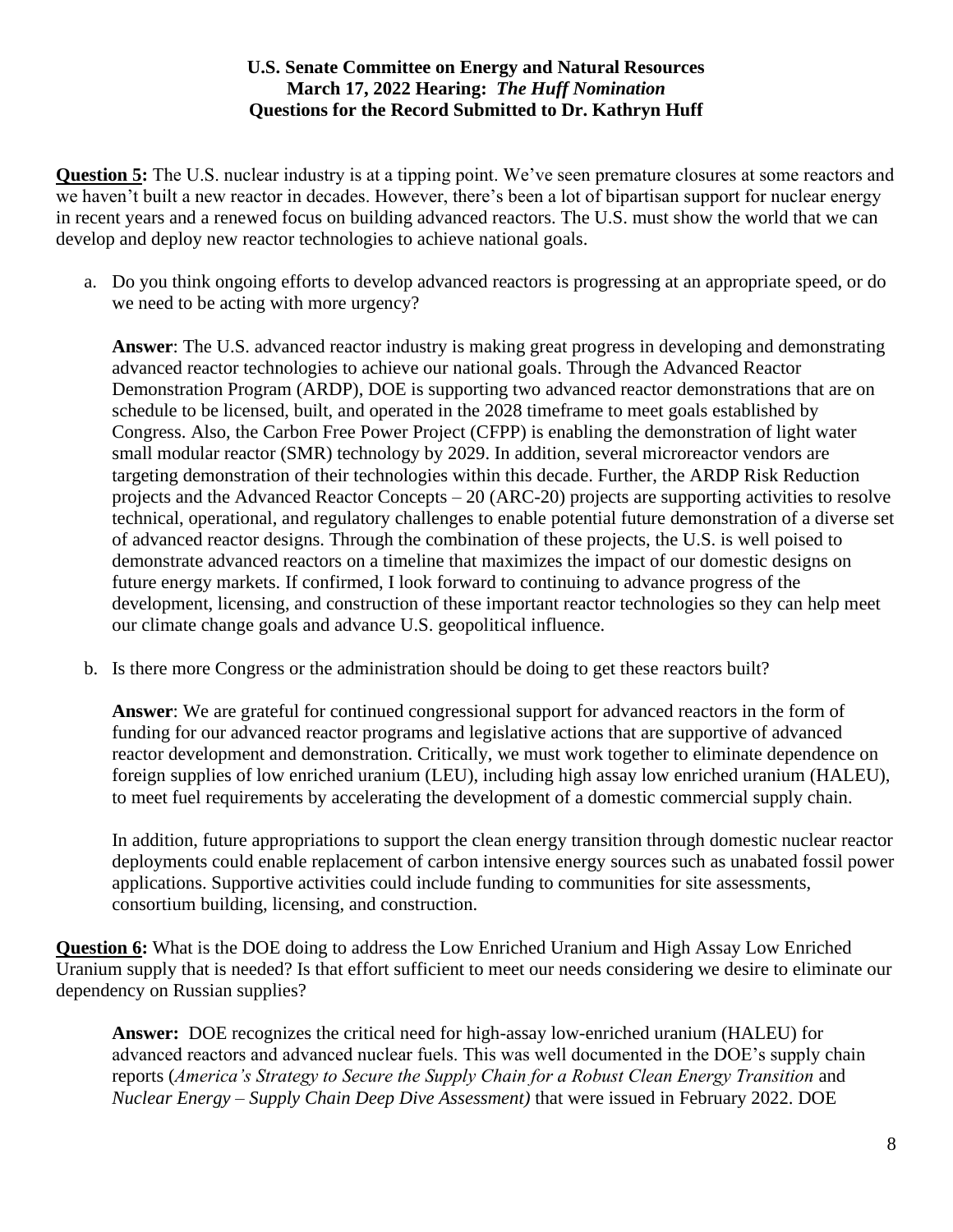continues to advance the demonstration of new enrichment technology and recently completed a Request for Information for a HALEU Availability program. DOE is working with industry and stakeholders to assess low-enriched uranium fuel needs with the goal to eliminate the risks of dependency on Russian fuel services. If confirmed, I look forward to working with Congress as we address these critical issues as they are of critical importance to our current fleet of light water reactors as well as advanced reactor technologies in our pipeline.

**Question 7:** The DOE focus on commercialization of nuclear technologies has resulted in the erosion of the basic R&D efforts conducted at the national laboratories. INL is the DOE lead nuclear laboratory. What is the laboratory's role in maintaining core capabilities needed to support a robust R&D portfolio?

**Answer:** Idaho National Laboratory (INL) uses its world-leading facilities and expert teams to support DOE missions across 15 core capabilities. INL leverages these capabilities to deliver science and technology outcomes through five initiatives: nuclear reactor sustainment and deployment, integrated fuel cycle solutions, integrated energy systems, advanced design and manufacturing, and secure and resilient cyber-physical systems. INL has enhanced its existing and emerging core capabilities to expand INL's leadership and impact.

INL augmented its advanced computer science, visualization, and data; applied materials science and engineering; mechanical design and engineering, power systems and electrical engineering, and systems engineering and integration; and advancing nuclear engineering core capabilities. The Cybercore Integration Center (CIC) recently became fully operational to strengthen the cyber and information sciences core capability.

If confirmed, I look forward to working with INL, our congressional stakeholders, and other important stakeholders to ensure that INL continues to have the resources available to be a world class institution with a robust R&D portfolio.

**Question 8:** If confirmed, you will oversee the Department of Energy's Small Modular Reactor (SMR) which is a critically important program and will advance the deployment of the nation's first advanced nuclear reactor. As you know, this program has supported the development of the NuScale/UAMPS reactor which today is the only advanced reactor to have received NRC approval.

a. If confirmed, how do you envision advancing the objectives of this program to develop and demonstrate commercial scale SMRs, and how will you ensure that the success of the program continues?

**Answer:** Building on the efforts initiated through the Advanced Small Modular Reactor (SMR) Research, Development, and Demonstration (RD&D) program and the recent Advanced Reactor Demonstration (ARD) Funding Opportunity Announcement (FOA), the Department of Energy is enabling the United States nuclear energy industry to demonstrate these very important technologies by the end of the decade. However, significant risk remains in developing advanced SMR designs. If confirmed, I would use the Advanced SMR RD&D program to continue leveraging the Department's notable R&D expertise to facilitate the demonstration of a NuScale Power SMR by the late 2020s. This is expected to benefit other domestic reactor developers by resolving technical and licensing issues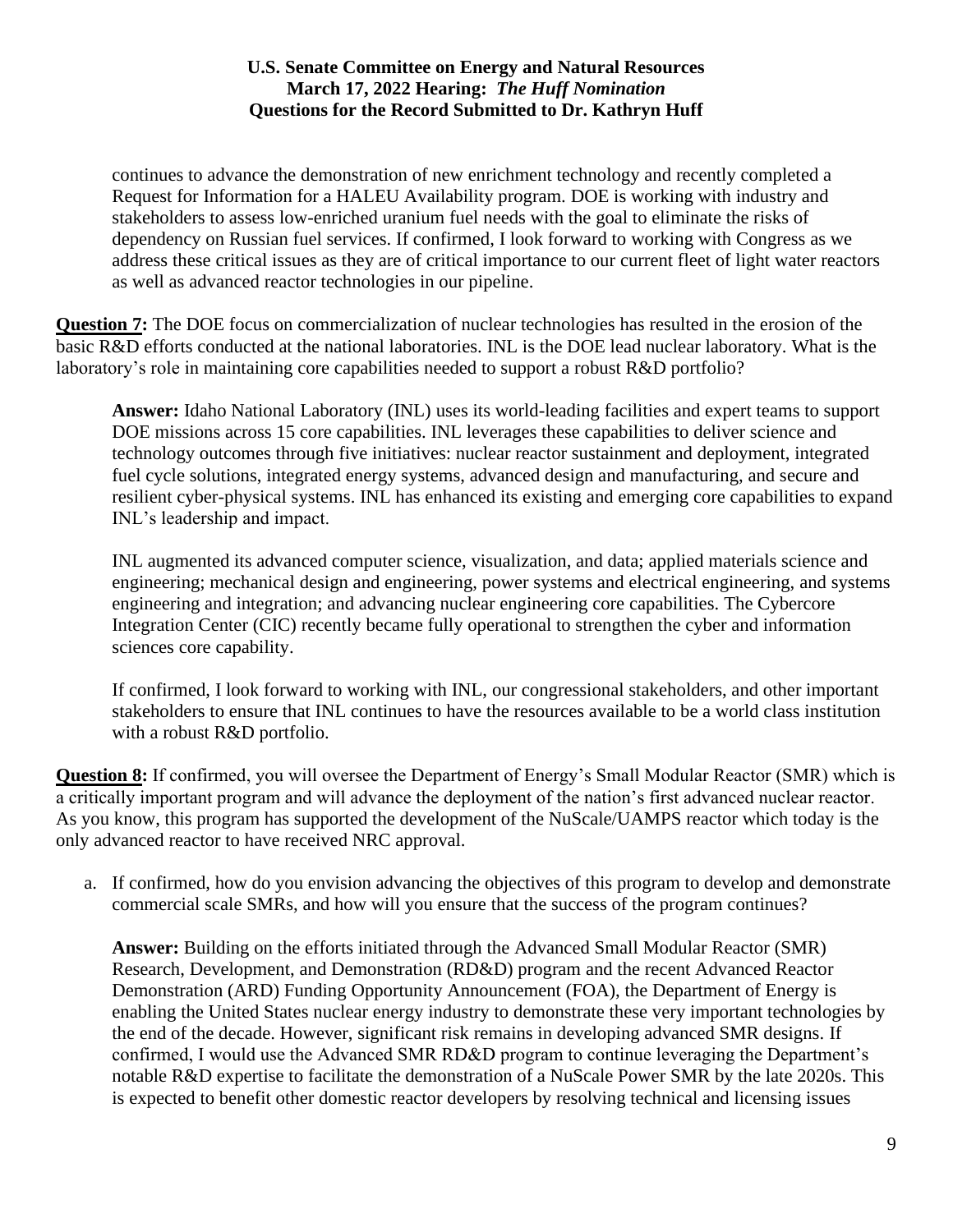generic to SMR technologies. These efforts, along with those performed through the ARD FOA, will work to promote the acceleration of SMR technologies into the domestic and international markets, and are essential to meeting our climate targets.

**Question 9:** Siting a Small Modular Reactor (SMR) at a retiring coal plant can help equitably transition and repower coal communities. For example, NuScale Power has projected the construction of its SMR would support 1,200 construction jobs over three years, 270 operation jobs for 60 years, and 677 induced/indirect permanent jobs for 60 years.

a. In your view, what opportunities do advanced nuclear technologies like SMRs offer to states that have coal plants?

**Answer:** SMRs offer electric generation outputs that match fossil plant outputs quite closely. The existing infrastructure at fossil-fueled plant sites such as switch yards, connections to the grid, rail access, and available water are assets that may make these sites economically attractive for new nuclear plants, especially advanced reactor designs with smaller footprints and modular construction flexibility. Additionally, the skill base of current coal plants may be readily transferable to the workforce needed to support these new reactors, particularly since several designs have distinct nuclear island and conventional island layouts and are evaluating new operations structures. The ability to utilize these transferable skills from the local workforce could significantly lessen the impact of job losses in a local community. Maximizing the use of existing assets and workforce skills could provide a significant financial and economic benefit to the success of repurposing a site and provide states reliant on fossil fuel-based plants with affordable electricity and/or process heat to the surrounding area. If confirmed, assisting states with siting SMRs and other advanced nuclear technologies will be one of my highest priorities for the benefits they will provide to our communities and the nation's clean energy goals.

b. What role does the nuclear sector, and particularly SMRs, have in the broader effort to transition to clean energy sources?

**Answer:** The U.S. nuclear fleet already contributes significantly to U.S. clean electricity generation in that the current fleet accounts for over 50% of the clean energy generated in the United States. Advanced nuclear technologies, including SMRs, can further assist the clean energy transition by providing transitional opportunities from coal generating facilities as these plants reach retirement and can support alternative uses beyond electricity including process heat for industrial applications, hydrogen generation, and water desalination further reaching our clean energy targets.

**c.** If confirmed, what steps would you take to speed the deployment of this technology?

**Answer:** The Department of Energy is working aggressively to accelerate the timeline for the domestic demonstration of SMR technologies and has three active SMR demonstration projects underway in partnership with NuScale/UAMPS, Terrapower, and X-Energy. Additionally, the Office of Nuclear Energy can speed deployment by continuing to support research and development with universities, national laboratories, and industrial partners toward additional innovation across myriad reactor classes. If confirmed, I will work closely with the Office of Clean Energy Demonstrations and the Nuclear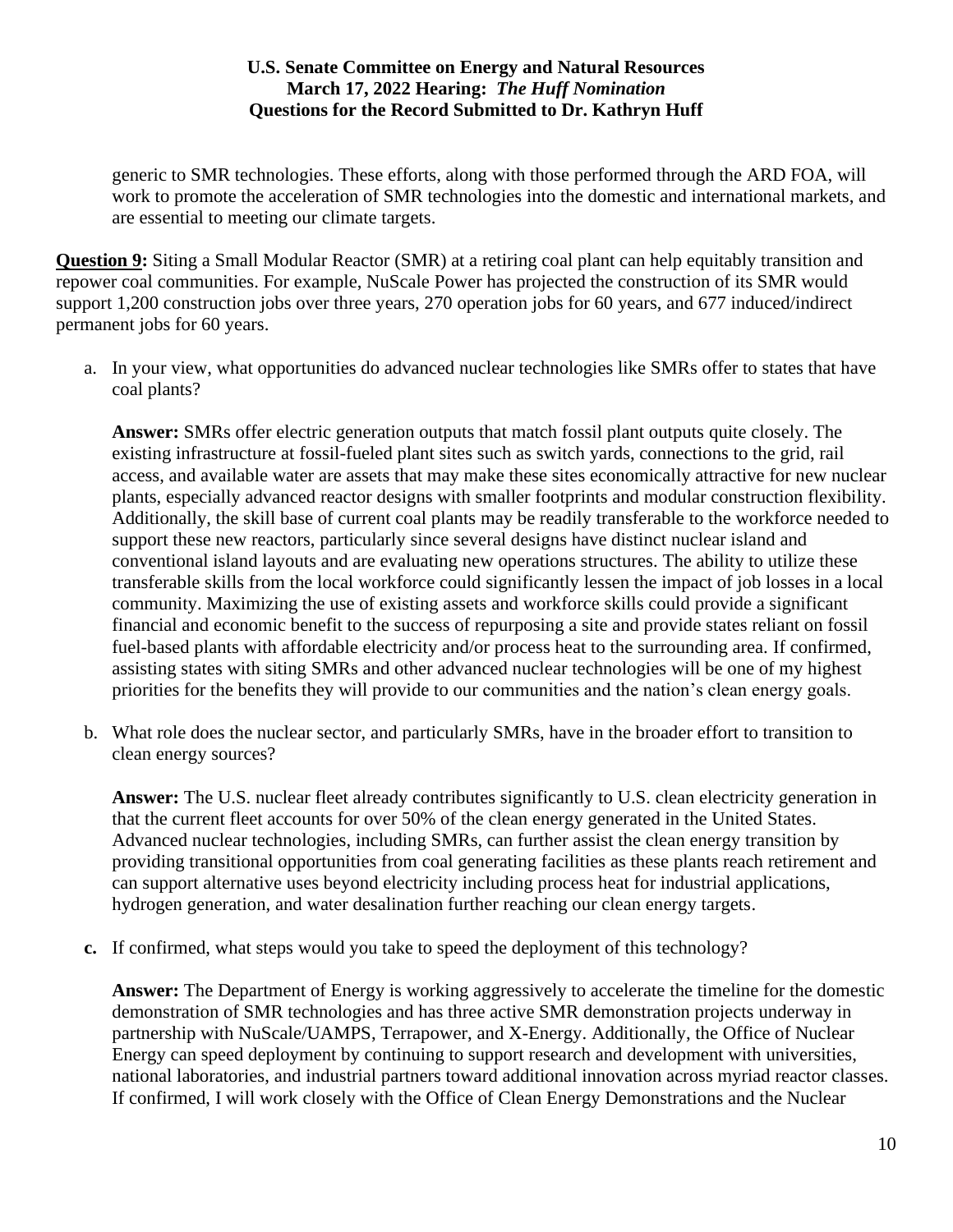Regulatory Commission to place a continued priority on these projects. In addition, I will work closely with my colleagues in the Department of Energy and in the interagency to advance U.S. nuclear technologies globally to further bolster our domestic energy security and advance our national clean energy objectives.

**Question 10:** Was your office consulted on the decision to remove uranium from the USGS Critical Minerals List? If so, what input did you offer?

**Answer:** I understand this was a legal decision, and not a technical or policy decision, made independently from the Office of Nuclear Energy. *America's Strategy to Secure the Supply Chain for a Robust Clean Energy Transition* (February 2022) notes that DOE will "Consult with stakeholders to create a process under which DOE can specifically recommend or establish critical materials that are vital for DOE's mission areas." The report includes uranium as an example of a potential material of concern. If confirmed, I will advocate for the importance of uranium for energy production, medical isotope production, space applications, and defense purposes, including military armor.

# **Questions from Senator John Hoeven**

**Question 1:** Considering the recent extreme weather events that placed stress on the grid, what role do you believe our existing nuclear fleet plays in maintaining access to reliable, always-available baseload power?

**Answer:** Our existing nuclear fleet, which provides about 20% of U.S. electricity and operates with 92% availability, higher than any other generation source, is an essential component of our nation's firm, baseload power. When extreme weather events challenge the stability of the electric grid and broad access to electricity, nuclear reactors are frequently the most robust clean energy technology available that contribute to grid reliability under the most challenging conditions.

**Question 2**: What improvements to the licensing process do you believe could appropriately expedite the deployment of advanced reactor technologies?

**Answer:** I believe that implementation of the *Nuclear Energy Innovation and Modernization Act* (Public Law 115-439) and the *Nuclear Energy Innovation Capabilities Act of 2017* (Public Law 115-248) provides the foundation towards achieving a risk-informed licensing pathway to support the deployment of advanced reactors by the end of the decade. If confirmed, I will support DOE's efforts to constructively engage with reactor license applicants and the Nuclear Regulatory Commission toward relevant research and development, process improvements, clear communications, and timely resolution of safety issues.

**Question 3**: According to the Energy Information Administration, in 2019, the vast majority of nuclear fuel was imported into the United States, including 91 percent of fuel assemblies and 88 percent of tri-uranium octoxide (U3O8). If confirmed, will you work with us to strengthen our domestic fuel supply capabilities and ensure we have the materials we need well into the future?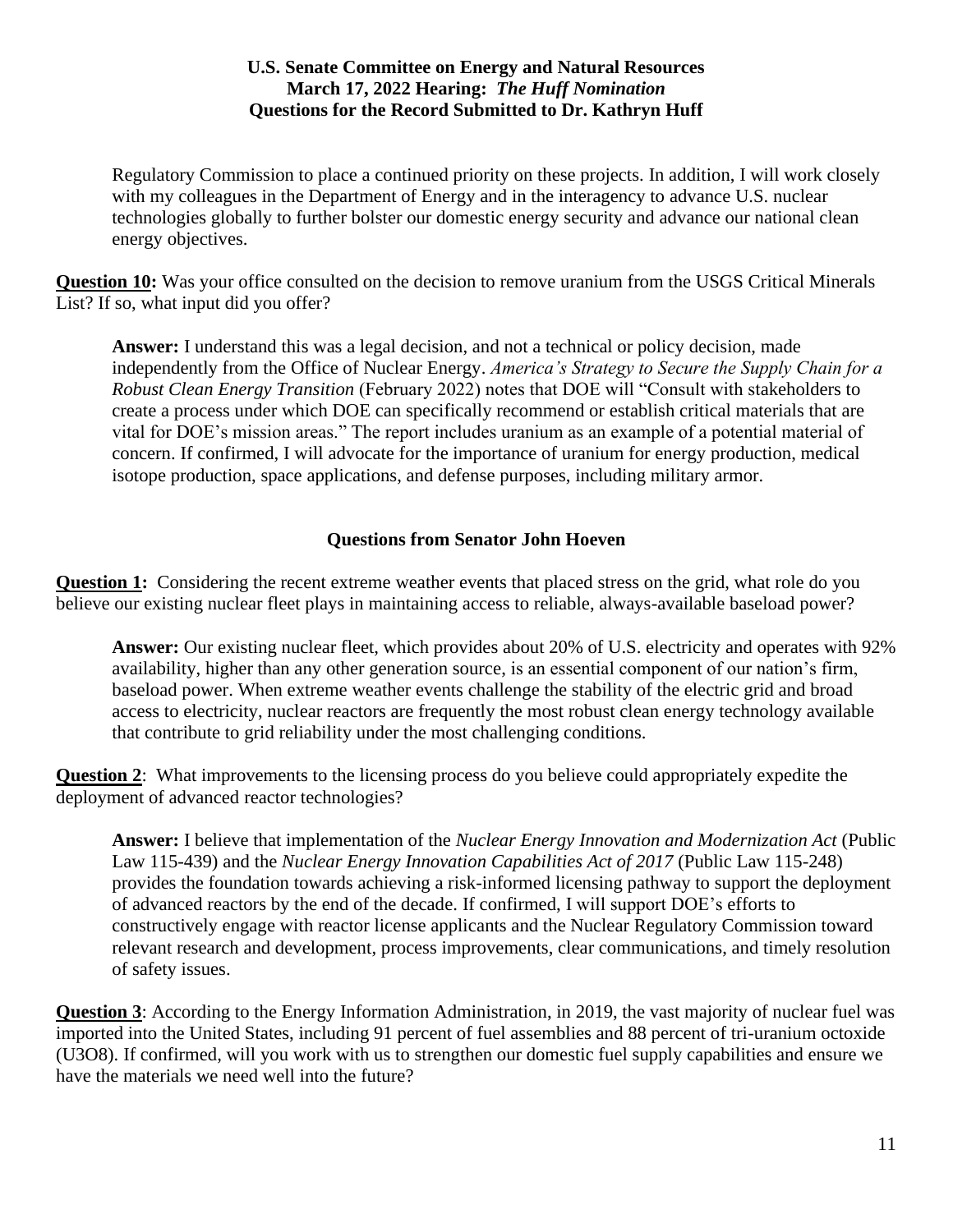**Answer:** U3O8, also known as yellowcake, is the result of the first two steps of the nuclear fuel cycle: mining and milling.  $U_3O_8$  is produced in the United States by existing mining and milling operations. For improved energy security, we should bolster the supply of our nuclear fuel and fuel services in general. To reduce our dependence on imports, domestic mining and milling operations, conversion facilities, and enrichment services may need incentives to expand their capacity. If confirmed, I commit to working with you, this Committee, and other critical stakeholders to strengthen the security of this supply and increase our domestic capabilities to support the front end of the nuclear fuel cycle.

**Question 4**: As Russia and China continue significant investments in new nuclear projects, if confirmed, what steps would you take to ensure the U.S. reasserts its global influence in the nuclear sector?

**Answer:** Immediate investments in domestic research, development, demonstration, and deployment are necessary for the United States to regain its global leadership. At the same time, we must continue and increase our efforts to expand our bilateral and global partnerships to advocate for U.S. nuclear technologies. To advocate for U.S. companies in global markets, these efforts will require expanded international cooperation activities and broader options for international project financing.

If confirmed, I will prioritize our international engagement to build relationships with countries embarking on a nuclear power project or expanding an existing nuclear power program so U.S. innovators will have growing opportunities for exports of their technologies. This includes making sure that DOE maintains a leading role in providing U.S. technical assistance, expertise, and infrastructure development support to partner countries to help them prepare to deploy nuclear technologies. This type of outreach is critical to compete against similar efforts by Russia and China to build partnerships with countries embarking on a nuclear power program.

I will also work to accelerate our advocacy for additional financing support for international nuclear projects, including expanded authorities for U.S. export credit institutions and agencies, including DOE, which provide a range of support for project development and execution. A competitive and comprehensive financing package can be the deciding factor for a nation that is deciding on competing nuclear technologies. If confirmed, I will continue to advocate for appropriate budget support for the Office of Nuclear Energy's International Nuclear Policy and Cooperation activities which help build critical relationships with countries that are seeking to implement U.S. nuclear technology. In addition, I will work with interagency partners to encourage that additional funding options be made available to support the expansion of U.S. nuclear technologies globally. To that end, I would like to encourage the interagency to expand the United States Trade and Development Agency's greater involvement in supporting U.S. nuclear energy technology abroad and to advance additional opportunities for the Export-Import Bank of the United States and the U.S. International Development Finance Corporation, among other entities, to engage and support nations seeking to implement U.S. nuclear technologies.

In addition, I will also deepen our relationships with like-minded partner countries, who can bring equity investment and technical expertise to projects to create more opportunities for bilateral and multilateral cooperation in third country markets. Finally, with our interagency partners, I will advocate for policies that facilitate fair trade and transparency in procurement processes in potential markets.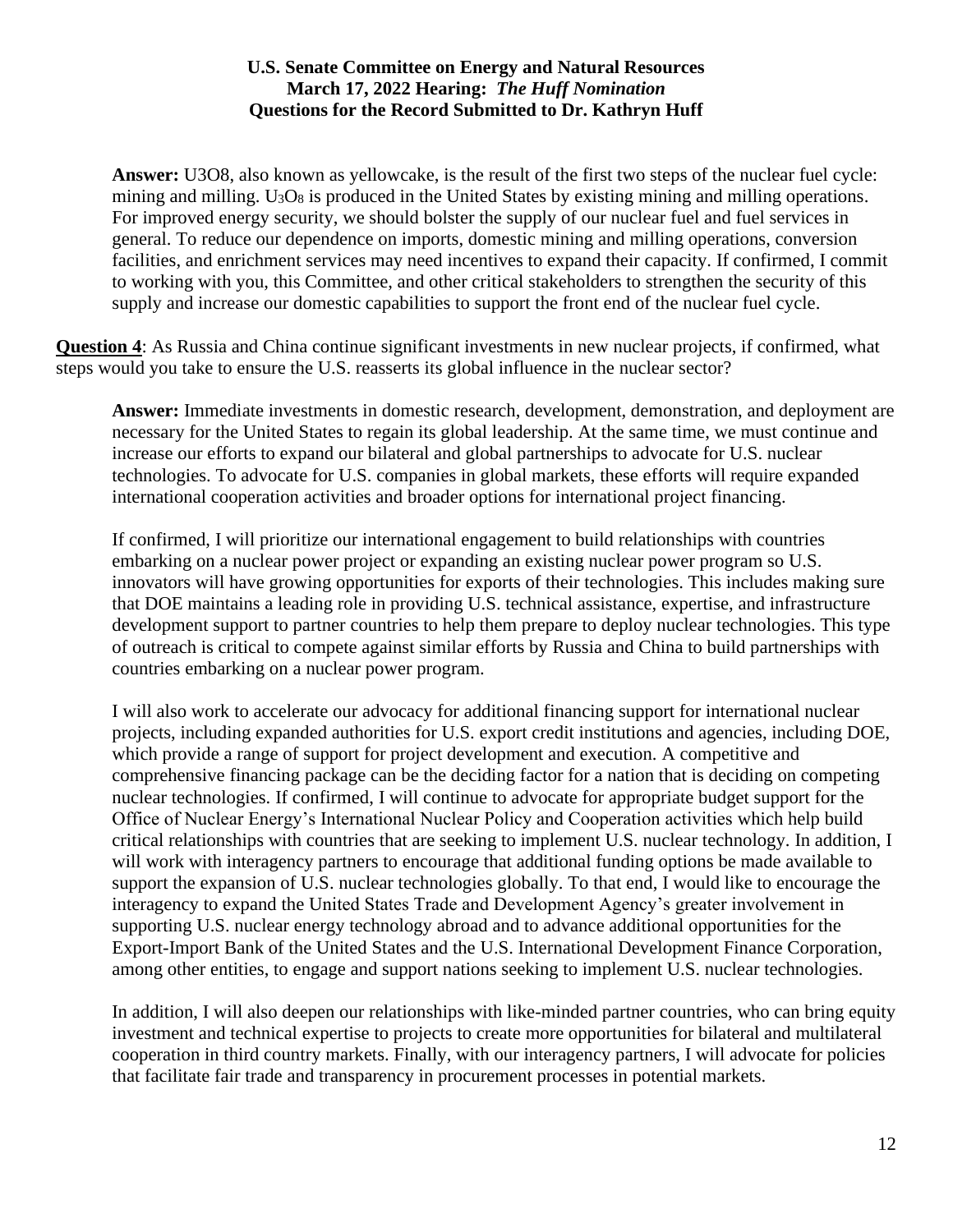## **Question from Senator Angus S. King, Jr.**

**Question:** Dr. Huff, I applaud the Department's efforts to reinvigorate a consent-based strategy for the development of consolidated interim storage (CIS) facilities. As you know, my own state is host to a plant that has been permanently shut down since 1996. The site has been completely decommissioned but for an Independent Spent Fuel Storage Installation which currently holds 64 dual purpose storage and transportation canisters with spent nuclear fuel and greater-than-class-c waste. But for the government's partial breach of contract the site would have been made available for alternative use by 2008.

While supportive of CIS efforts, I note that this is but one of several recommendations for changes to the Nation's approach to the management of this material that have been made by a number of well-respected organizations, including the Blue Ribbon Commission on America's Nuclear Future (BRC). In addition to its recommendation for the development of a consent-based process for CIS facilities, the report strongly urged changes that go to fundamental questions of governance and funding, citing the challenges of maintaining consistency of approach for a multi-generational program. I would appreciate your general thoughts on these and other BRC recommendations and am curious as to whether the Department is looking at them with a view to developing comprehensive amendments to the Nuclear Waste Policy Act for Congressional consideration?

**Answer:** The Blue Ribbon Commission on America's Nuclear Future (BRC) recommended several strategies for breaking the stalemate on management of the nation's spent nuclear fuel and high-level radioactive waste. DOE is committed to using a consent-based siting process, as recommended by the BRC and previously supported by the Department's work in this area and demonstrated to be successful in other countries. We are currently focused on using a consent-based siting process specifically for federal interim storage facilities, as appropriated and directed by Congress. We expect this work will inform and support future work on one or more permanent disposal facilities. DOE also continues its efforts to prepare for the large-scale transport of spent nuclear fuel and high-level radioactive waste and performs R&D in support of continued innovation in nuclear energy technology.

As you note, to fully implement a sustainable waste management system, the *Nuclear Waste Policy Act* will need to be amended. While DOE can support some activities on federal interim storage under current authority, new legislation would be required to build and operate a federal interim storage facility. New legislation would also be required to build and operate a permanent geologic repository other than Yucca Mountain.

DOE is currently focused on activities we can pursue under existing authority. The Department is prepared to engage in constructive conversations with this committee, and others, on specific changes that will be required to advance other waste solutions not supported under current law. If confirmed, I look forward to working with you and this committee to develop policy suggestions that will enable the Office of Nuclear Energy to advance this important work.

# **Question from Senator John W. Hickenlooper**

**Question:** In addition to nuclear being a source of emissions-free energy, it also has the potential to provide power for non-electric applications. As part of the Energy Act of 2020, the Nuclear Integrated Energy Systems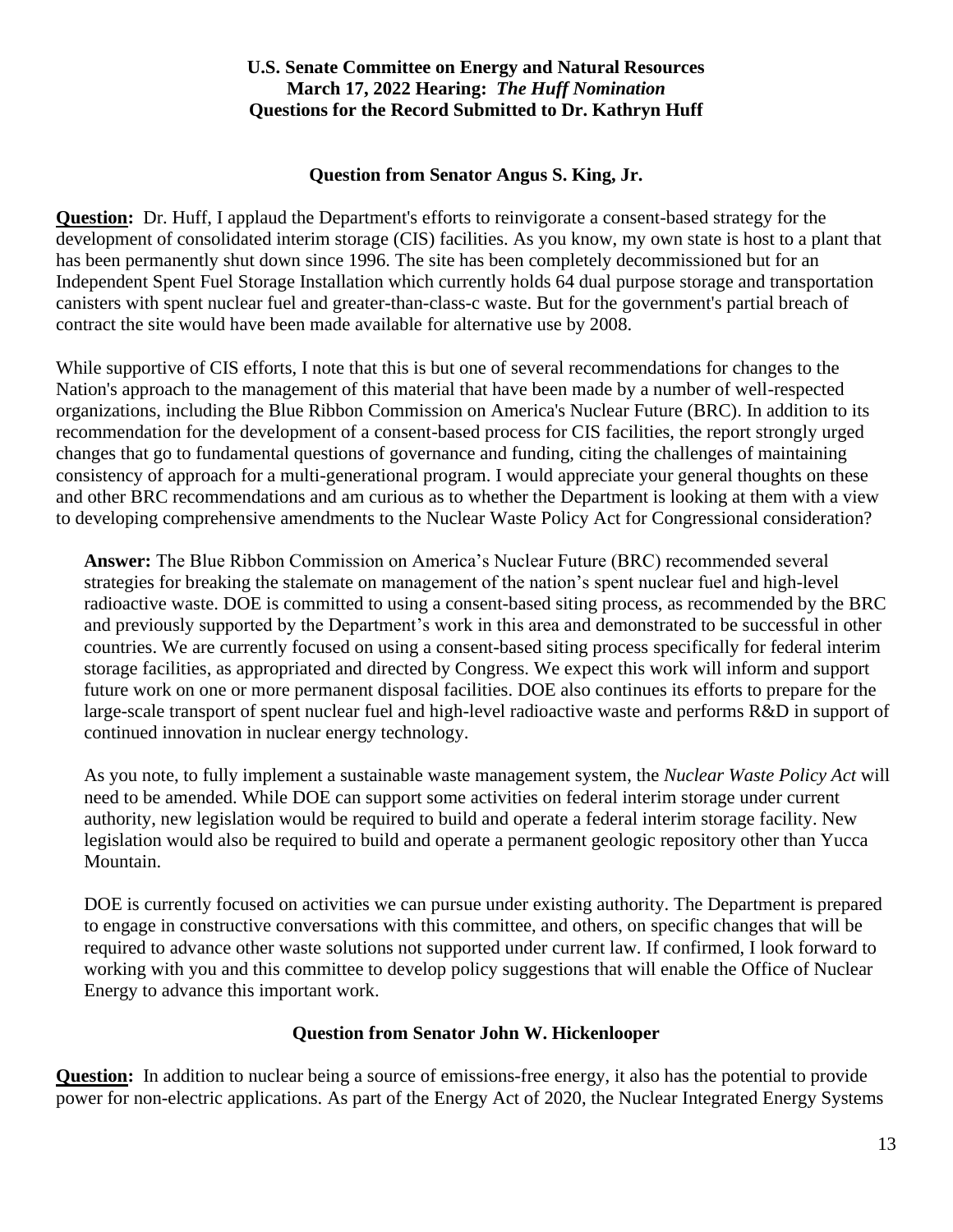Research, Development, Demonstration, and Commercial Application Program was authorized to this end. How will you coordinate with the Department of Energy to implement this program and promote all possible uses of nuclear energy?

**Answer:** The goals of the Nuclear Integrated Energy Systems Research, Development, Demonstration, and Commercial Application Program are being achieved through NE's coordination on crosscutting R&D initiatives with the Office of Energy Efficiency and Renewable Energy (EERE), Office of Fossil Energy and Carbon Management (FECM), Office of Clean Energy Demonstration (OCED), and the Advanced Research Projects Agency-Energy (ARPA-E). Coordination with these Offices will support expanding the use of clean, reliable nuclear energy for non-electric applications such as the production of hydrogen, fuels, chemicals and materials, and thermal energy storage and ensure it is a solution for our clean energy future.

# **Questions from Senator Roger Marshall**

**Questions:** Can you please provide a list of the problems that you believe has gotten us to where we are as a nation in terms of our diminishing nuclear capabilities? What rules, regulations, or laws have gotten us to this point?

**Answer:** Most nuclear power plants that retired prematurely were economically uncompetitive in electricity markets where nuclear energy was not valued for the zero-emission, baseload energy it provides. On the international front, many countries are looking at nuclear energy to meet their growing energy needs and are interested in technologies developed in the United States. However, U.S. private sector companies compete against state-owned enterprises (SOEs) that are able to provide products and services that our companies cannot provide. For example, these SOEs can offer equity financing that the United States does not, diminishing market opportunities overseas. In addition, some SOE's offer to take back spent fuel produced in the reactors they sell. Together, these economic and competitive challenges that stem from policies external to the U.S. industry contributed to declining markets at home and overseas that do not support our capabilities.

If confirmed, I will support a whole-of-government approach, working with my colleagues across relevant agencies and with Congress, to empower the U.S. nuclear industry to develop, demonstrate, deploy, and export American-made nuclear technology.

# **Questions from Senator Steve Daines**

**Question 1:** Dr. Huff, how can DOE better work with local communities and interested parties to develop new nuclear energy opportunities?

**Answer:** Technical assistance to states and local communities pursuing advanced nuclear technologies is essential for successful deployment. For example, the Office of Nuclear Energy's National Reactor Innovation Center (NRIC) developed an integrated siting tool to help states identify and compare possible locations for advanced nuclear facilities based on factors related to socioeconomics, proximity, and safety.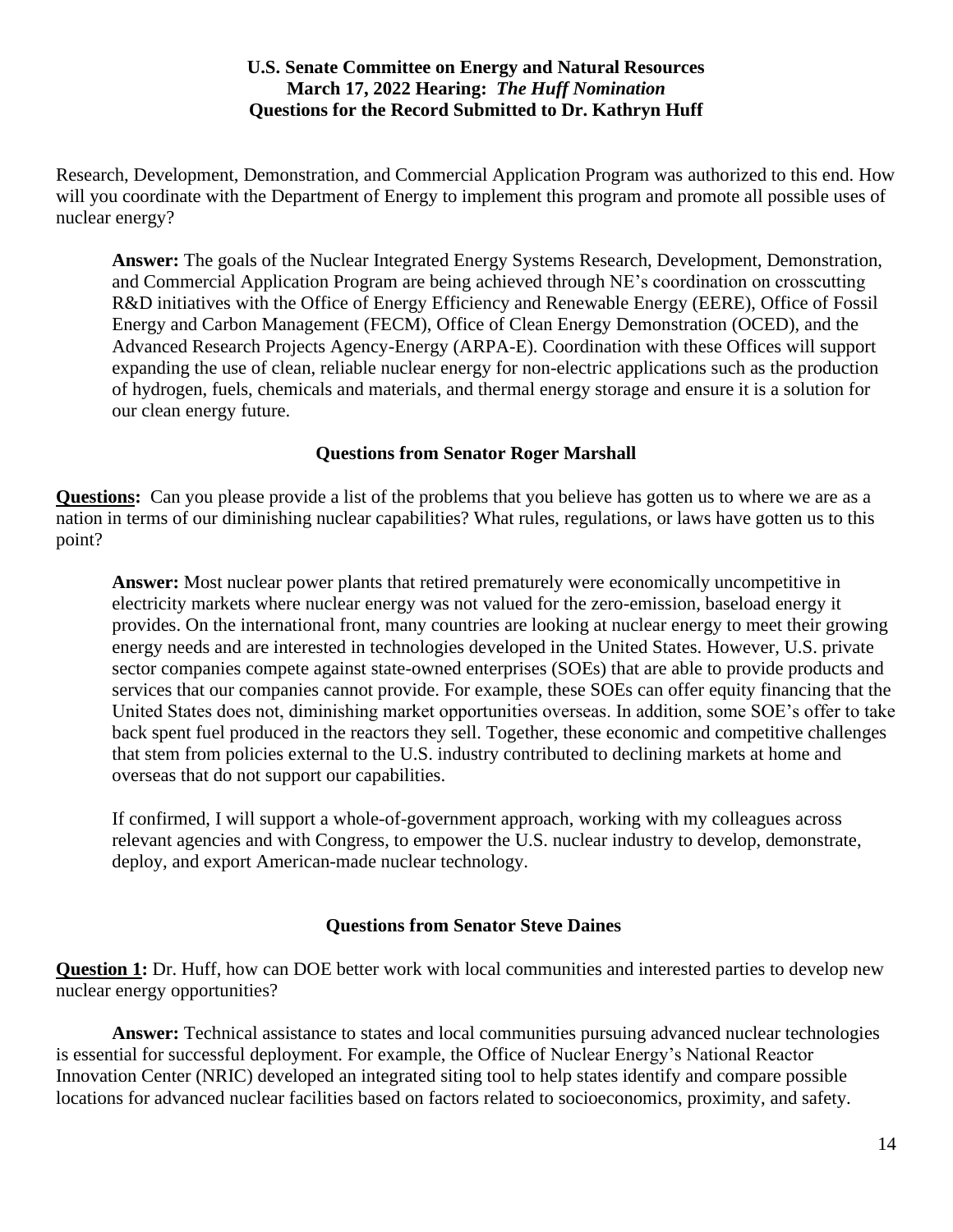NRIC will provide support to states in using this siting tool and to develop nuclear energy roadmaps. In addition, future appropriations to support the clean energy transition through domestic nuclear reactor deployments could enable replacement of carbon intensive energy sources such as unabated fossil power applications. Supportive activities could include funding to communities for site assessments, consortium building, licensing, and construction. If confirmed, I look forward to continuing to seek out opportunities for the Office of Nuclear Energy to assist states as they consider nuclear energy opportunities.

**Question 2:** Dr. Huff, if confirmed, will you commit to working with local communities and interested parties in Montana to facilitate the development of nuclear energy?

**Answer:** Yes, I believe community and stakeholder engagement is critical to nuclear energy's success, and I look forward to that work.

**Question 3**: Dr. Huff, how can DOE better utilize recycling to both reduce spent fuel storage and increase supply for domestic reactors?

**Answer:** Commercial deployment of recycling technologies are currently challenging economically, but recycling would reduce the need for new fresh fuel to be mined and enriched, reduce the volume of waste that must be placed in a geologic repository, and reduce the length of time that the repository remains a radiological hazard. Additionally, DOE is the owner of a variety of different used or irradiated fuels in storage that require recycle or processing to render them chemically stable and therefore acceptable for disposal in a long-term waste repository. In their current form, these fuels may not be acceptable for long term storage. DOE should continue to support nuclear fuel cycle research, development, and demonstration (RD&D) to assess options as technologies and economics evolve. That RD&D focuses on developing advanced fuel cycle technologies and addressing fuel fabrication and materials separation and recovery challenges that present technical risks and uncertainties. Resolving the technical challenges and technical risks improves the economics of recycling.

**Question 4**: Dr. Huff, are there currently any roadblocks or challenges that prevent DOE from working with the private sector to recycle and reuse nuclear fuel?

**Answer:** Because of the challenging economics of recycling technologies, continued RD&D is necessary to reduce the technical risks and uncertainties that contribute to those economic challenges. Additionally, institutional measures to counter proliferation and security threats are required by the U.S. Nuclear Regulatory Commission regardless of the nuclear fuel cycle technology chosen. Nonproliferation analyses and international experience have demonstrated that existing safeguard regimes and advanced safeguards-by-design approaches can be applied effectively to a nuclear fuel recycling facility, but such measures may be cost-prohibitive.

**Question 5**: Dr. Huff, what do you believe is the biggest hurdle to the wide spread commercialization of small reactor or advanced nuclear power?

**Answer:** First-of-a-kind technical, financial, and licensing risks must be overcome to enable broad commercial deployment of advanced nuclear reactors, including small modular reactors. Building on the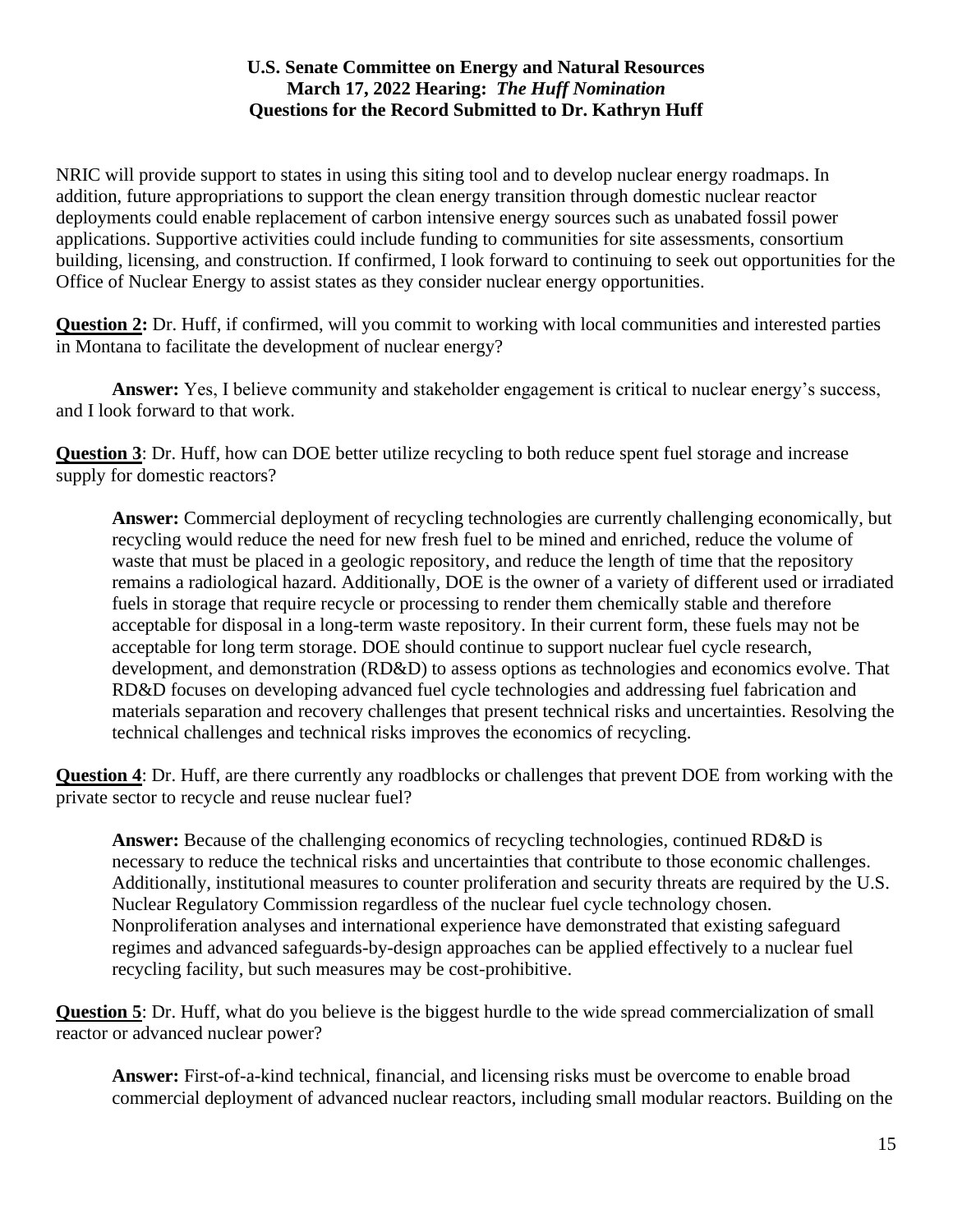efforts initiated through the Advanced Small Modular Reactor (SMR) Research, Development, and Demonstration (RD&D) program and the recent Advanced Reactor Demonstration (ARD) Funding Opportunity Announcement (FOA), the Department of Energy is enabling the United States nuclear energy industry to demonstrate these very important technologies by the end of the decade. However, significant risk remains in developing advanced SMR designs. If confirmed, I would use the Advanced SMR RD&D program to continue leveraging the Department's notable R&D expertise to facilitate the demonstration of a NuScale Power SMR by the late 2020s. This is expected to benefit other domestic reactor developers by resolving technical and licensing issues generic to SMR technologies. These efforts, along with those performed through the ARD FOA, will work to promote the acceleration of SMR technologies into the domestic and international markets, and are essential to meeting our climate targets.

**Question 6**: Dr. Huff, the development of traditional nuclear energy facilities can take well over a decade. What are actions the administration and Congress can take to expedite the development of traditional nuclear energy?

**Answer:** The administration and Congress can support the clean energy transition by enabling domestic nuclear reactor deployments that replace carbon-intensive energy sources such as unabated fossil power applications. Supportive activities could include funding to communities for site assessments, consortium building, licensing, and construction. Such future nuclear reactor construction projects can benefit from lessons learned in recent builds. For example, to build more traditional nuclear power plants, it will be necessary to grow our nation's skilled workforce. The United States can and should lead by example through domestic investments that deploy nuclear reactors both domestically and abroad. A strong domestic nuclear industry underpins our credibility globally and can enable the United States to engage effectively with countries that are interested in deploying both advanced and traditional U.S. reactor designs for both electric and non-electric applications. These domestic and international deployments can be encouraged by directed investments, including leveraging the purchasing power of the federal government as an energy consumer. Additionally, the Office of Nuclear Energy can speed deployment by continuing to support research and development with universities, national laboratories, and industrial partners toward additional innovation across myriad reactor classes. If confirmed, I will work closely with the Office of Clean Energy Demonstrations and the Nuclear Regulatory Commission to place a continued priority on such projects. In addition, I will work closely with my colleagues in the Department of Energy and in the interagency to advance U.S. nuclear technologies in both domestic and international markets in support of energy security for the U.S. and our allies. Doing so is critical to the U.S. nuclear industry and our shared national security.

**Question 7:** Dr. Huff, if confirmed, what actions will you take to advance the mission of the Office of Nuclear Energy?

**Answer:** If confirmed, I will take many direct actions to advance the Office of Nuclear Energy mission. My highest priorities will be to keep our 93 existing U.S. nuclear reactors operating, to build advanced reactors both domestically and abroad, and to make progress on responsible management of our nation's spent nuclear fuel. To support these endeavors, it will additionally be necessary to our domestic supply chains, develop a robust workforce, and maximize opportunities to leverage clean, firm power in both